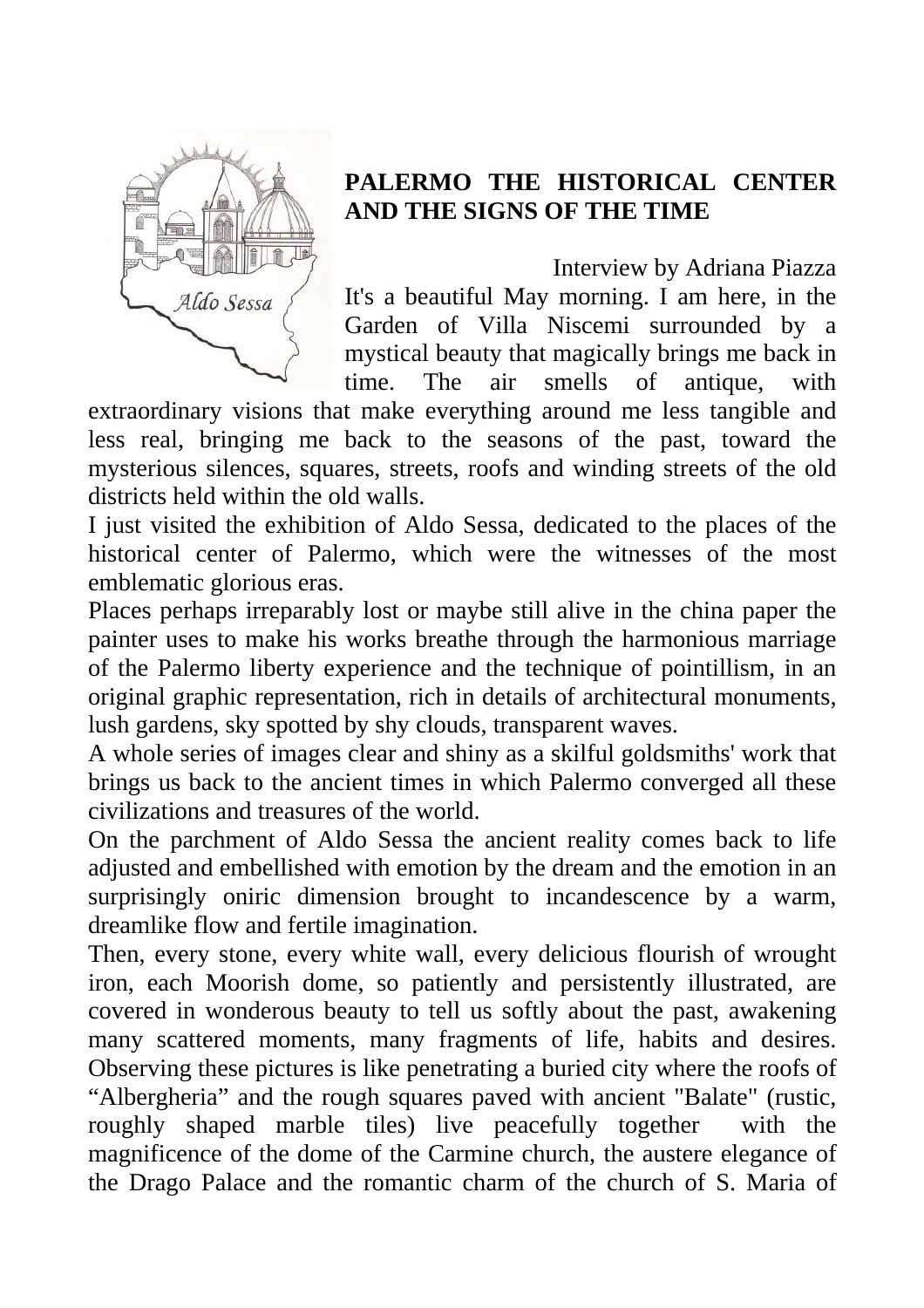Spasimo. But for us Palermitans, they mean something more. Much more....like rediscovering our history, our roots, our identity. Decrypting a wonderful mosaic where the pieces of the city, evidence of different civilizations, have overlapped and mingled. This is more evident in the work "Palermo: Mediterranean Meetings" a masterful synthesis of millenary civilizations that have alternatively

lived in our city.

But the key to understanding the works of Aldo Sessa is also obtained by the cultural experiences lived by him as an artist/teacher (he taught "Drawing and Art History" at High Schools and Art Institutes of the regions of Veneto and of Sicily) and by his human and social commitment that allows him to transmit in his paintings a message of hope, in order to attract attention to the precious restoration of the valuable patrimony of the Old Town. That's why I rather let the artist himself tell us, in his own words, how the restoration of those places that represent the beautiful evidence of our past, has galvanized his attention.

*Q. Professor Sessa, in your opinion, in the works representing places and spaces of the historic center of Palermo, what can you catch more, the beauty of the past or the hope for the future,* 

*That is to say the rehabilitation that we are all expecting?* 

A. The works in which I represent the historical center of Palermo stem from my inner journey. By realizing them I step back with my

eyes, my mind and my heart to my childhood, my adolescence, since in some of these places I have lived, and I can sharply remember the life animating them. I can sharply hear and recall sounds, voices, smells, that now,when wandering around among alleys, squares or courtyards I don't find anymore. So I represent them ..... as a scenario without life that expects the work and the skilled- hand of man, driven by love for his city and an awareness that the invaluable and unique assets it possesses can not be further neglected. We must therefore strengthen efforts for their recovery, so that life can come back and we can pass them on to future generations.

*Q. What kind of conclusions carry your constant and ongoing commitment in telling us what man has achieved throughout the centuries and every city corner bears precious evidence?* 

A. Our city preserves a patrimony unique in the whole world. Every monument, every corner of our historical center shows evidence of the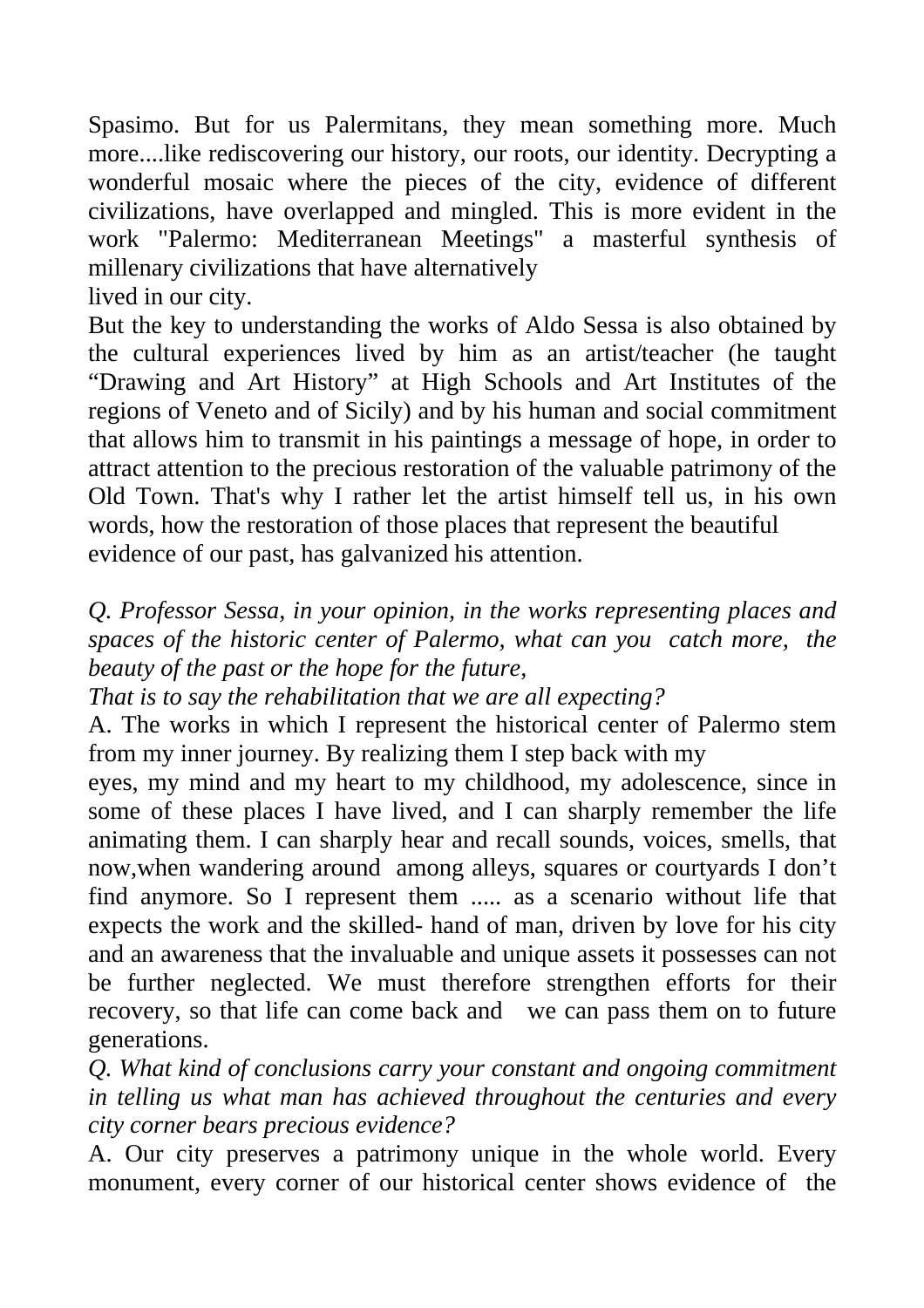paths that people have taken over the centuries and tells the story, the many problems and the many solutions found. My ongoing commitment is to establish through images this historical evolution, this development of our city, of our culture that has always been made of peaceful coexistence among different races, cultures and religions.

## *Q. What did you experience during your permanence outside Sicily and what kind of comparisons can you make between Palermo and other cities of Italy as far as recovering the cultural patrimony is concerned ?*

A. As a teacher of Drawing and Art History in High Schools and Art Institutes outside Sicily and in Palermo and the province, my school career begins in the Seventies in the region of Veneto near the town of Treviso, in the very heart of Palladian villas, between the plains and the Asolani hills, between Monte Grappa and the Venetian lagoon, between the graves of World War I, between the path of red wine and that of white wine, between the fog in winter and long days of spring rain, (Omit the summers because, as you imagine, I spent those in Palermo) making a comparison between Palermo and the places where I lived and taught for a decade, is very difficult, but still I want to be honest. The Veneto has typically grandiose works of art and almost all are well preserved, although Venice historic center and neglected areas are as highly degraded as those in Palermo. From researches done by my Venetian students about the places of their origin, I have personally observed that, no matter what destroyed, totally or partially, a town or a piece of town, and whatever the cause, immediately their main concern was reconstruction. One example for all: the earthquake of Friuli during the Seventies. Unfortunately we cannot say the same about our land. In the eighties, I returned to Palermo to teach in a Secondary School located in a building in the old part of the town, I made my students do historical research, technical and socioenvironmental study of the Albergheria quarter, comparing it to the rest of the reality of the city. Horrific situations came out: entire families housed in dilapidated buildings in constant danger of collapse amid poverty. Mansions gutted by bombs in World War II, underpinned by walls or beams, turned into stables or warehouses;

shelters huddled in tenements, half-destroyed churches with residues of rubble mixed with layers of dirt, where basic hygiene was and still is unknown. I believe that we are far from being able to compare the recovery of cultural and social aspects of our city with the rest of Italy,